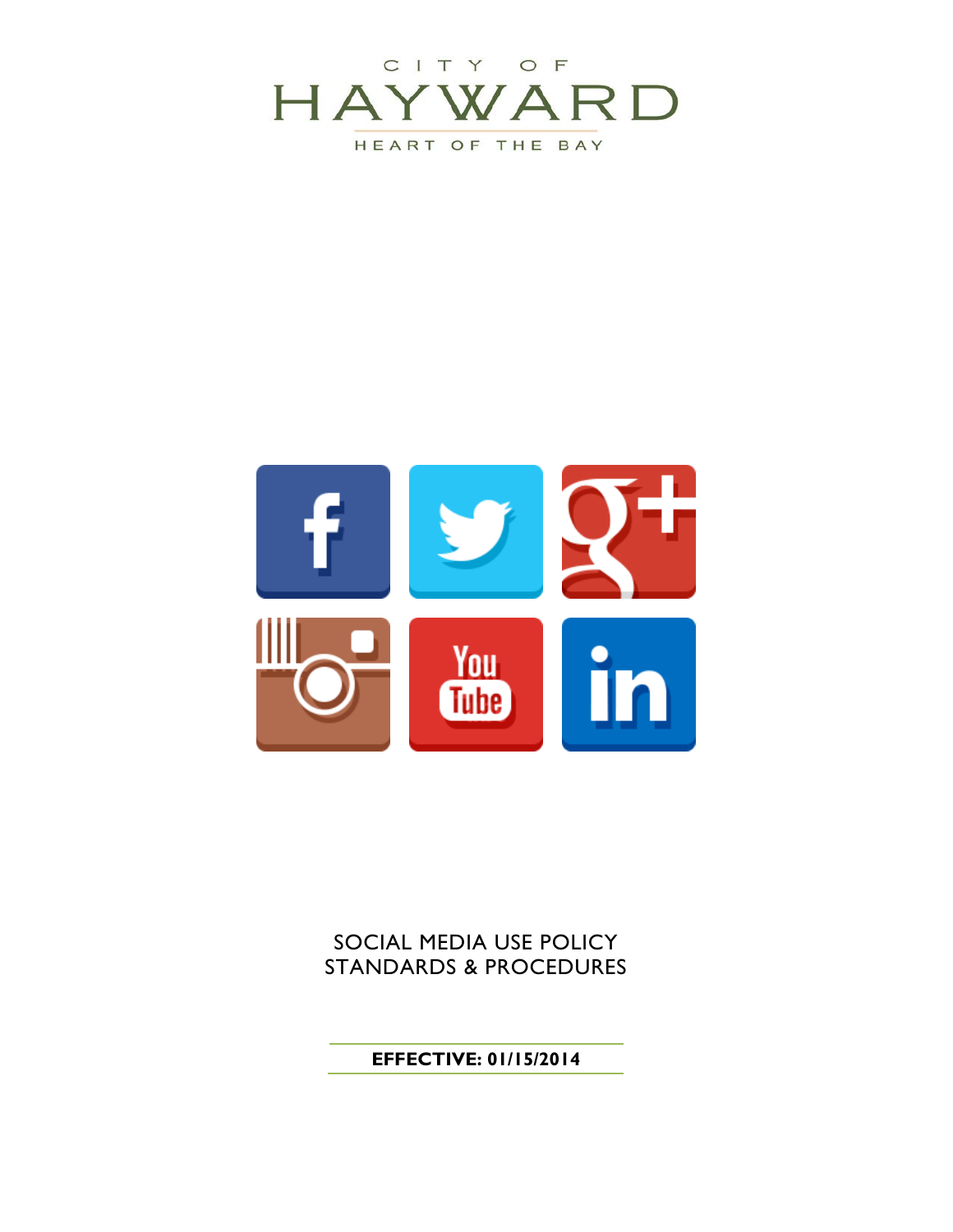

## TABLE OF CONTENTS

| PURPOSE & APPLICATION                                                   | $\overline{3}$          |
|-------------------------------------------------------------------------|-------------------------|
| <b>TERMS &amp; DEFINITIONS</b><br><b>BENEFITS OF SOCIAL MEDIA TOOLS</b> | 3<br>$\overline{3}$     |
| <b>SOCIAL MEDIA STANDARDS</b>                                           | 4                       |
| <b>GENERAL</b>                                                          | $\overline{\mathbf{4}}$ |
| <b>PROHIBITED USE &amp; ACTIVITIES</b>                                  | 5                       |
| <b>MANDATORY NOTICES</b>                                                | 5                       |
| PERSONAL SOCIAL MEDIA USAGE                                             | 6                       |
| <b>ADMINISTRATION</b>                                                   | 6                       |
| <b>INVENTORY &amp; SECURITY</b>                                         | 6                       |
| <b>DOCUMENTATION</b>                                                    | $\overline{7}$          |
| <b>APPROVED CHANNELS</b>                                                | $\overline{7}$          |
| <b>NEW ACCOUNT PROPOSALS</b>                                            | $\overline{7}$          |
| <b>TWITTER</b>                                                          | 8                       |
| <b>ADMINISTRATIVE GUIDELINES</b>                                        | 8                       |
| <b>CONTENT</b>                                                          | 8                       |
| <b>FACEBOOK</b>                                                         | $\overline{9}$          |
| <b>ADMINISTRATIVE GUIDELINES</b>                                        | 9                       |
| <b>CONTENT</b>                                                          | 10                      |
| <b>LINKEDIN</b>                                                         | 12                      |
| <b>ADMINISTRATIVE GUIDELINES</b>                                        | 12                      |
| <b>CONTENT</b>                                                          | $\overline{13}$         |
| <b>YOUTUBE</b>                                                          | $\overline{13}$         |
| <b>ADMINISTRATIVE GUIDELINES</b>                                        | 13                      |
| <b>CONTENT</b>                                                          | 4                       |
| INSTAGRAM                                                               | 15                      |
| <b>ADMINISTRATIVE GUIDELINES</b>                                        | 15                      |
| <b>CONTENT</b>                                                          | 15                      |
| <b>SOCIAL MEDIA POSTING &amp; COMMENTING POLICY</b>                     | $16 - 18$               |
|                                                                         |                         |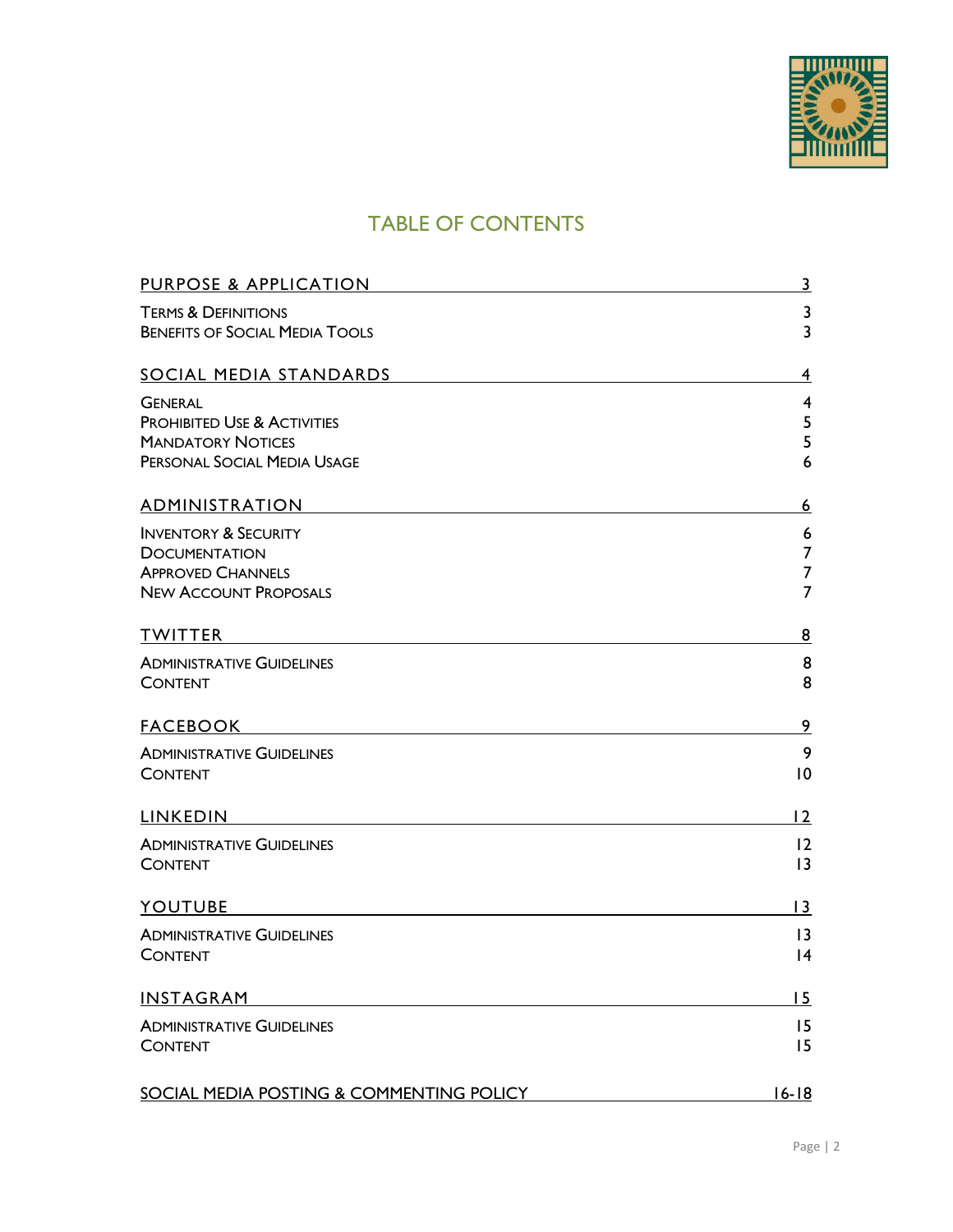

# PURPOSE & APPLICATION

The purpose of this policy is to establish general standards and responsibilities for the acceptable use of social media platforms by the City of Hayward and its constituent departments. The maturation of "Web 2.0" and its centrality in the modern communications landscape requires the selection and management of social media accounts to be both strategic and well-controlled. Likewise, the City's interest in determining what information is disseminated to the public and by what means requires a set of clear, well-established procedures for the effective use of social media channels.

This policy applies to all users of the City's social media accounts, regardless of their particular employment status or job function. The policy also applies to members of the public who comment or otherwise interact with the City through its social media channels.

### TERMS & DEFINITIONS

For the purposes of this document, the terms "Web 2.0," "Social Network" and "Social Media" are used interchangeably in reference to online platforms that allow content publication, social interaction and online community development. Popular social networks currently employed by the City of Hayward include Facebook, Twitter, Linkedin and Youtube. Other widely used platforms that the City may or may not choose to employ in the future include Instagram, Pinterest or Google +, in addition to any new channels that may prove suitable as technology advances.

The term "Authorized User" refers to any City employee, contractor, consultant or other individual responsible for the use, administration, management, monitoring of social media on behalf of the City.

## BENEFITS OF SOCIAL MEDIA TOOLS

When used appropriately and in accordance with appropriate regulations and policies, social media tools provide government agencies and departments with exceptional opportunities (at little to no cost):

- Enhance the speed, reach and targeting of communications
- Solicit community input on city programs and performance
- Improve information exchange between city residents and city employees
- Increase the City's ability to broadcast messages to the widest possible audience
- Provide highly flexible channels for strategic brand-building efforts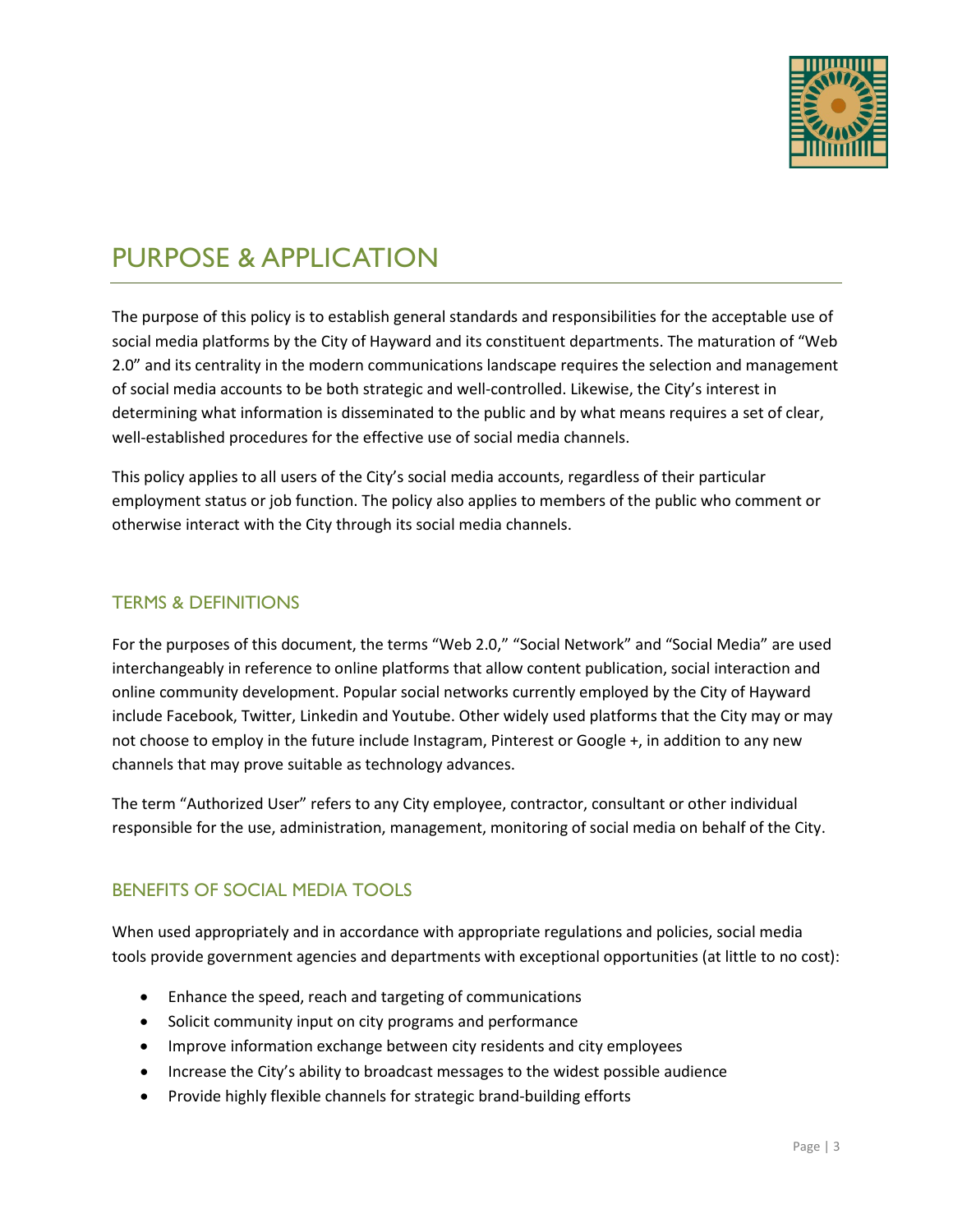

# SOCIAL MEDIA STANDARDS

The following section outlines standards for the use, management and creation of social media channels for the City of Hayward and its constituent departments and agencies.

#### **GENERAL**

- The City's official website [\(http://www.hayward-ca.gov\)](http://www.hayward-ca.gov/) is and will remain the primary online hub for all City information. Consequently, social media channels should be used in conjunction with the City's website whenever appropriate.
- Social media is not acceptable as a primary method of information dissemination during an emergency. In these cases, social media may be used to amplify the broadcast of this information, but only after standard emergency public information protocols have been followed.
- No department or City agency may establish or terminate a social media identity, account, profile, page or site without the approval of the City's Community & Media Relations Officer and the City Manager's Office. All new social media tools proposed for City use shall require the same approval.
- All official City social media outlets are considered an extension of the City's network and are subject to all related administrative policies, including but not limited to policies on computer use.
- All official social media profiles must clearly identify the pages as created and managed by the City of Hayward, identified as a department, agency or division of the city.
- Whenever possible, posts to social media accounts should include links directing users back to the City's official website for further information, online services or official statements from the City.
- Only authorized individuals chosen by respective department heads shall have permission to create, publish or comment on behalf of any official City of Hayward social media channel. A roster of approved content creators/moderators will be maintained by the Community & Media Relations Officer. Department heads are responsible for maintaining the accuracy of this list.
- Official City social media channels are subject to the California Public Records Act and Proposition 59. Any content posted to these channels is a public record. The department maintaining the channel – in conjunction with the City Attorney and City Clerk – is responsible for responding completely and accurately to any public records request for content posted to social media channels.
- Employees should be made aware that their use of social media will be perceived as representing the City and City government, and should tailor their use accordingly.
- Visitors to all City social media channels should immediately encounter links to the City's official website and – when appropriate – links to the specific City agency or department related to the social media channel.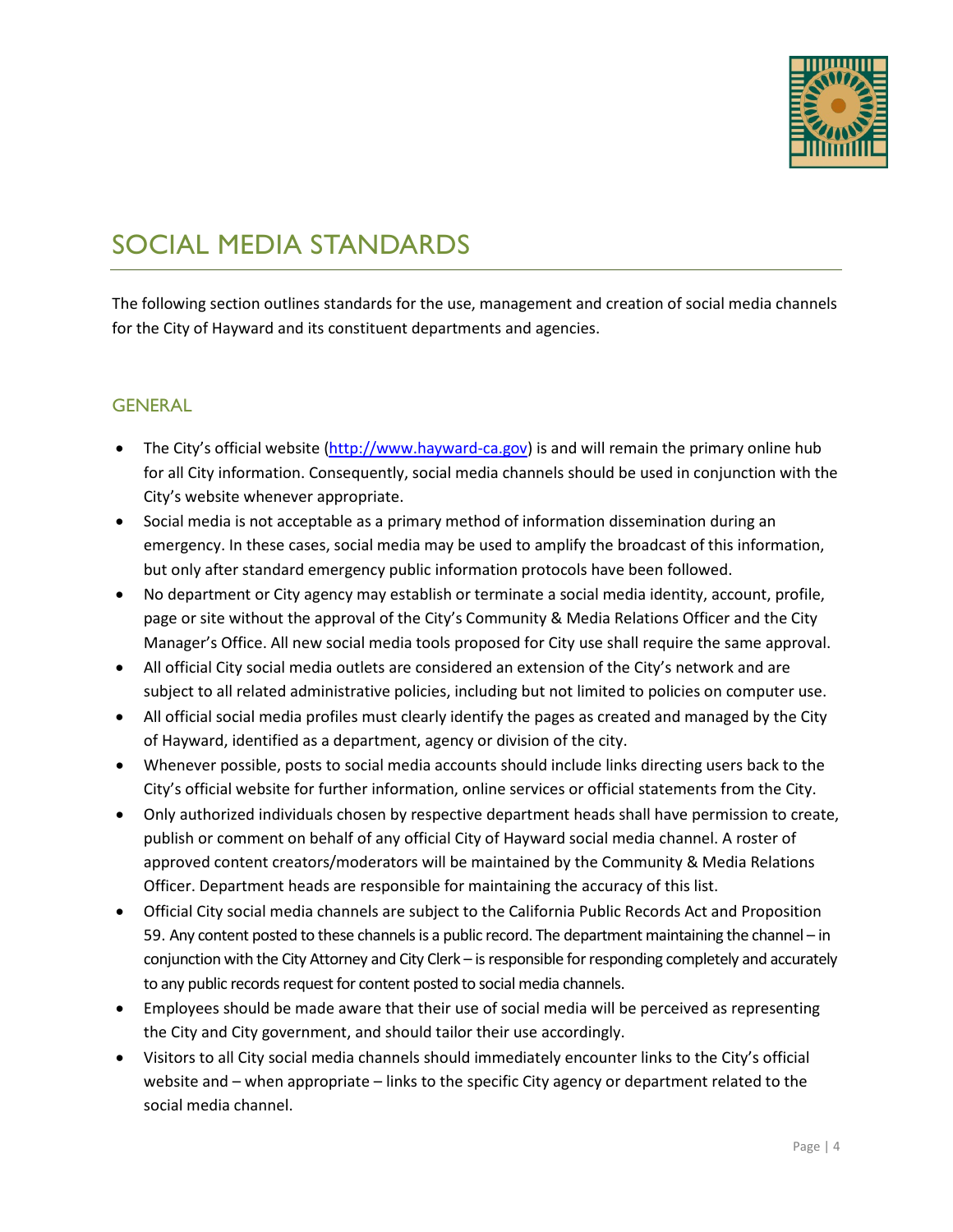

## PROHIBITED USE AND ACTIVITIES

The following section pertains to both employee uses of City social media accounts as well as publicgenerated content (posts to pages, comments, etc.). *This section is taken from the full Commenting Policy found on page 16 of this document.* The following activities are unacceptable and are prohibited on any and all of the City's social media platforms and shall be removed as soon as possible:

- Any use of social media that does not comply with federal, state and local laws and regulations, or with the City's policies set forth in this document and elsewhere
- Profane language or content, including sexually explicit images, cartoons or jokes
- Any content that includes ethnic slurs, personal insults, language that is harassing, defamatory, fraudulent or discriminatory on the basis of race, creed, color, age, religion, gender marital status, status with regard to public assistance, national origin, physical or mental disability or sexual orientation
- Content in support or opposition to political campaigns or ballot measures
- Solicitations of commerce
- Conduct or encouragement of illegal activity
- Comments not topically related to the content being commented on
- Anything that contains confidential information or information that compromises the security of City networks or information systems
- Content that violates a legal ownership interest of another party
- Content that violates the terms of use governing the social media account
- Hyperlinks to content that falls under one of the categories above

### MANDATORY NOTICES

On each social media site, visitors shall be informed that the City disclaims any and all responsibility and liability for any materials that the City deems inappropriate for posting, which cannot be immediately removed. Furthermore, visitors shall be informed that comments posted by members of the public are the opinion of the commentator or poster only, and the posting of a comment does not imply the City's endorsement or agreement, nor do public comments necessarily reflect the opinions or policies of the City. The City neither guarantees the authenticity, accuracy, appropriateness nor security of external links, websites, or content linked thereto. Any content generated by City staff or the public posted to an official City of Hayward social media site is subject to public disclosure.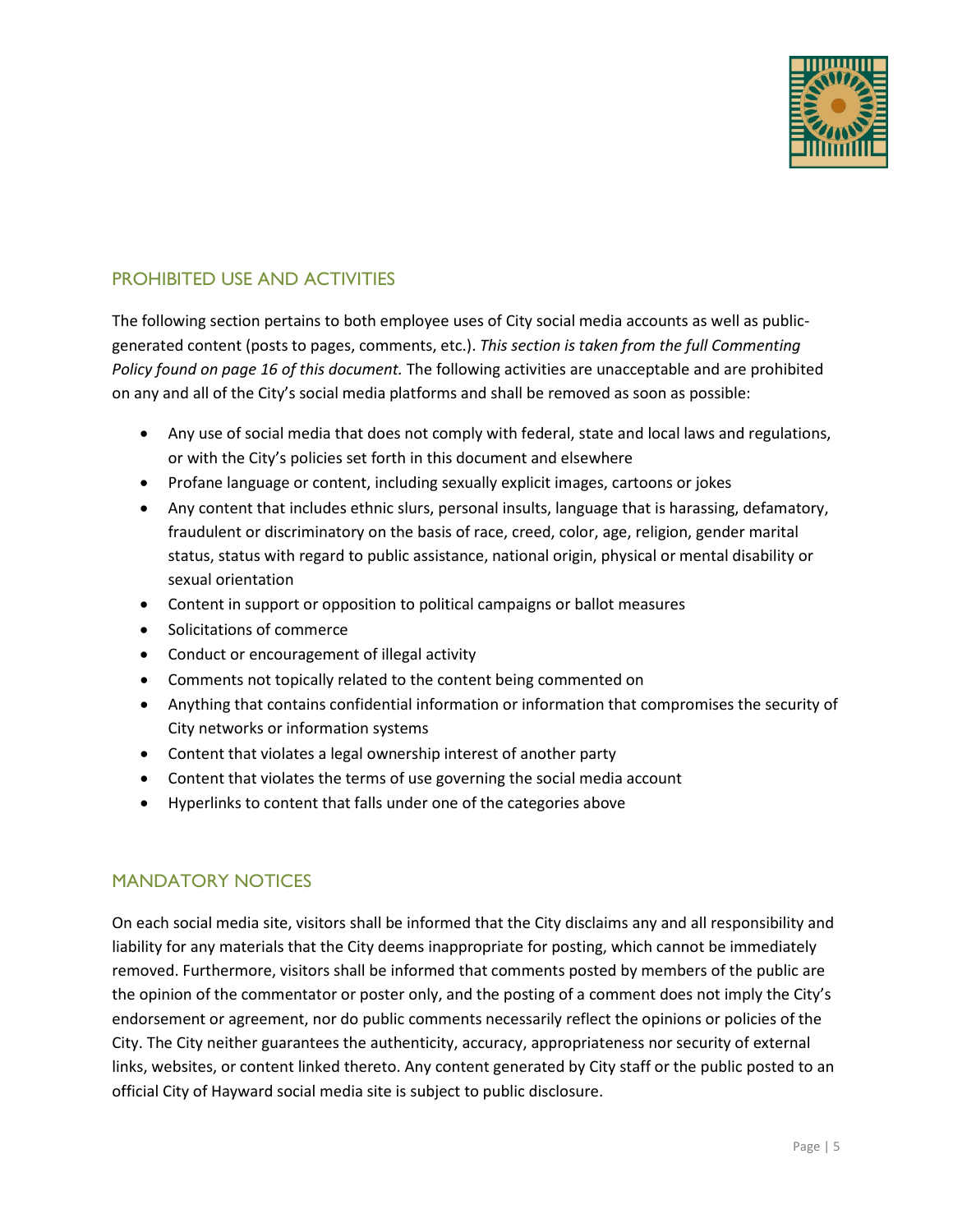

### PERSONAL SOCIAL MEDIA USAGE

Although this policy is not intended to govern employees' use of personal social media accounts for personal purposes (outside the workplace and using non-City information systems), postings and user profiles on personal social media accounts must not state or imply that the views, conclusions, statements or other content are an official statement, position or communication of the City of Hayward, or that they represent the views of the City or any city officer or employee.

# ADMINISTRATION

The City's various social media sites are governed by a common administrative policy, which outlines rules and regulations for the development, manipulation and management of each official City platform.

## INVENTORY & SECURITY

- A full inventory of the City's official social media accounts shall be maintained by the Information Technology department (webmaster) and the City Manager's Office (Community & Media Relations Officer).
- The IT department shall also maintain an up-to-date list of the login and password information for all official City of Hayward social media accounts.
- Department directors or their designees are responsible for providing updated information regarding any changes to login information or other administrative tools.
- The IT department shall establish guidelines for password security for all social media accounts. All City accounts not in compliance with these guidelines shall develop new, compliant passwords.
- The IT department and Community & Media Relations Officer reserve the right to immediately edit or remove content from any of the City's social media accounts if it is determined that the content represents a security risk (malware, etc.) or if it violates the policies in this document.
- If a designated administrator is removed from the role, the department director shall inform the IT department immediately in order to change all social media account passwords.
- All authorized account administrators must sign an acknowledgement form indicating that they agree to follow all of the terms, standards and guidelines set forth in this policy document.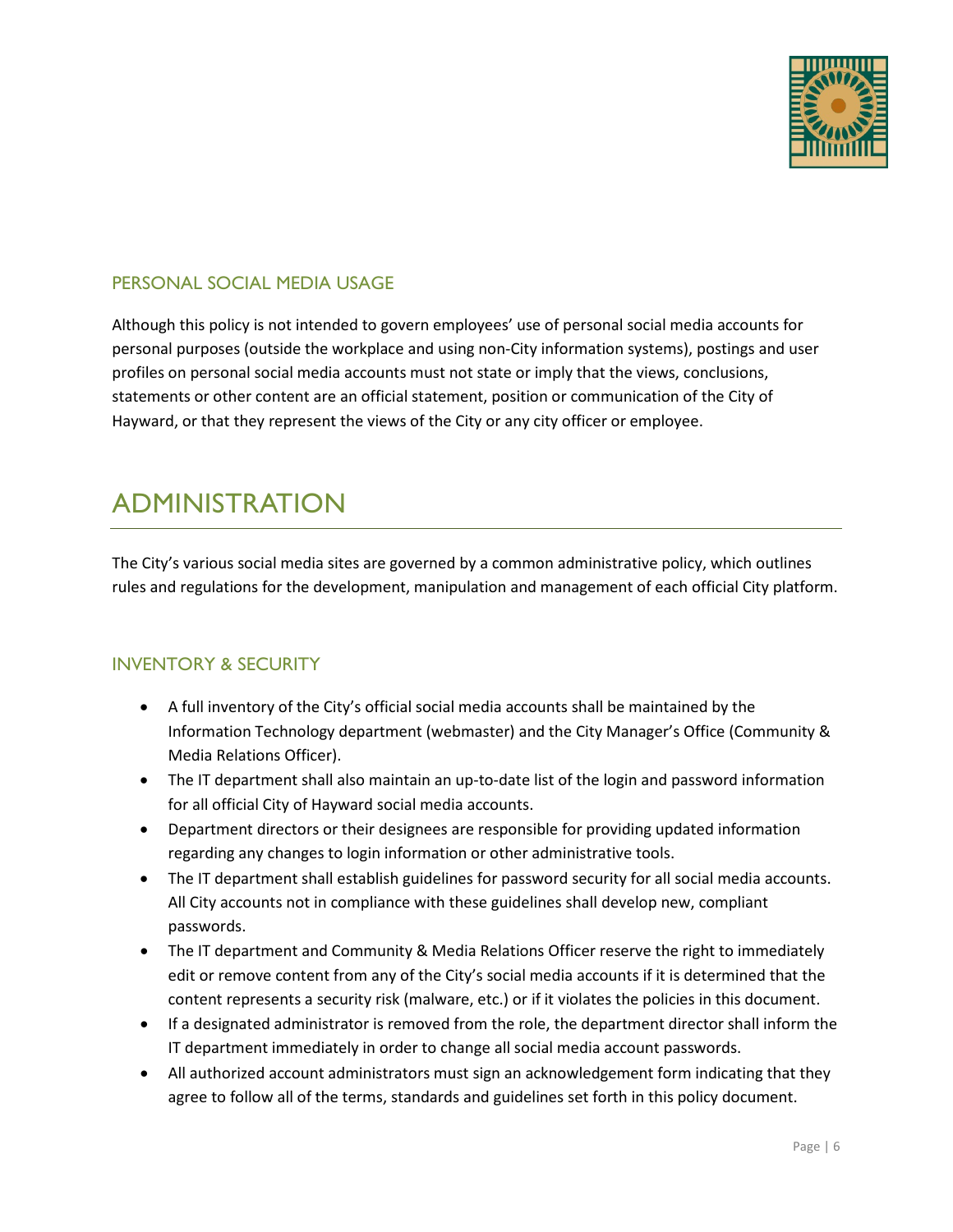

## **DOCUMENTATION**

The following documentation is required for each authorized social media channel in order to ensure threshold levels of activity, content quality, message uniformity and brand integrity:

- Channel-specific standard operating procedures
- City and departmental branding standards
- Overarching design standards
- Outline of intended purpose and use for each channel

#### APPROVED CHANNELS

The City of Hayward has approved the following social media channels for use by City departments and agencies. Other social media tools proposed for official City use must secure approval by the City Manager's Office (Community & Media Relations Officer).

- Facebook
- Twitter
- YouTube
- Linkedin
- Instagram

#### NEW ACCOUNT PROPOSALS

Requests to develop new social media accounts, pages or profiles – or proposals to employ new social media channels that have not yet been approved – should be made in writing to the Community & Media Relations Officer. Proposals should outline the following information clearly and succinctly:

- Name of channel (e.g., Facebook, Twitter, YouTube, etc.)
- Rationale for development
- Proposed departmental manager for the channel
- Summary of intended use, including types of content to be disseminated, proposed username, tentative posting schedule, etc.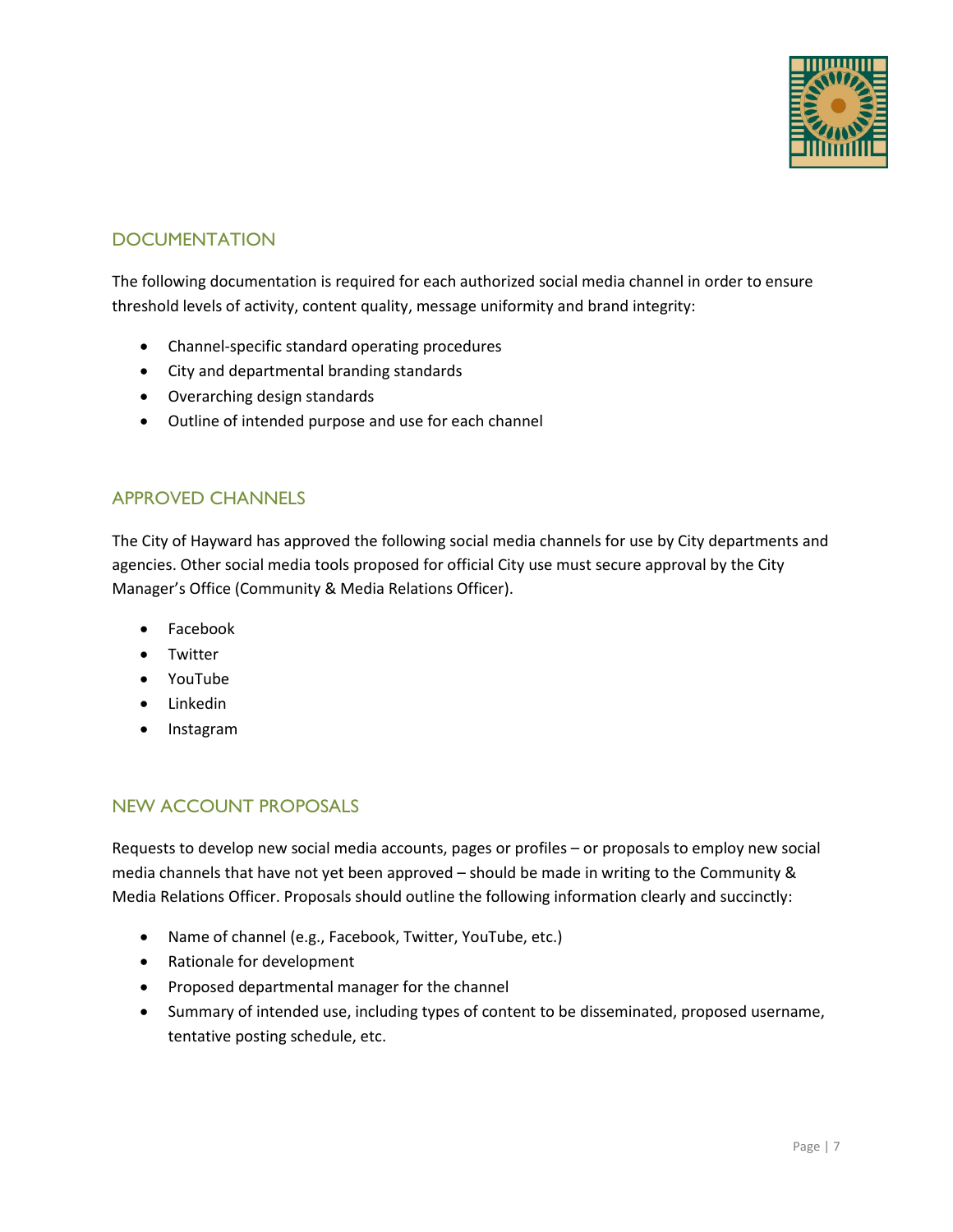

# **TWITTER**

Twitter is an information network made up of 140-character messages called Tweets. It is an easy way for people to discover the latest news related to subjects they care about. For representatives of the City, Twitter provides an exceptional way to reach a wide range of followers with concise messaging.

## ADMINISTRATIVE GUIDELINES

The City's primary Twitter account will be administered by the City Manager's Office (Community & Media Relations Officer). Authorized secondary accounts (i.e., airport, animal shelter, police, fire, economic development, etc.) will be managed by the employee designated by the department director to maintain the account. Only designated individuals will be allowed to publish content and handle administrative duties on the account. Twitter is a high-volume medium which encourages regular sharing. As such, multiple Twitter posts are much less likely to turn followers off than the same number on other channels. As a general rule of thumb, Twitter posts require a slightly lower threshold of importance or novelty than Facebook or Linkedin to justify their existence.

## CONTENT

Official Twitter accounts for the City of Hayward shall be used for the following purposes:

- Quick dissemination of information that does not warrant inclusion on the City's website.
- Redirection of followers to content available on the City's website or Facebook page
- Promotion of City-sponsored activities, meetings, events and programs
- "Retweets" of important regional or local information, or messages originated by other City of Hayward Twitter accounts

**USERNAMES** for all primary City of Hayward social media accounts (including Twitter) shall be "cityofhayward" unless securing that handle proves impossible. Secondary accounts (i.e., PD, FD, ED, Library, etc.) shall begin with "Hayward" (e.g., @haywardlib, @haywardpd, etc.)

**PROFILE IMAGES** uploaded at 81 x 81 px (72 dpi) shall depict the appropriate departmental or City logo.

**PROFILE INFO** should include a clear identification of the account and a link to relevant City website.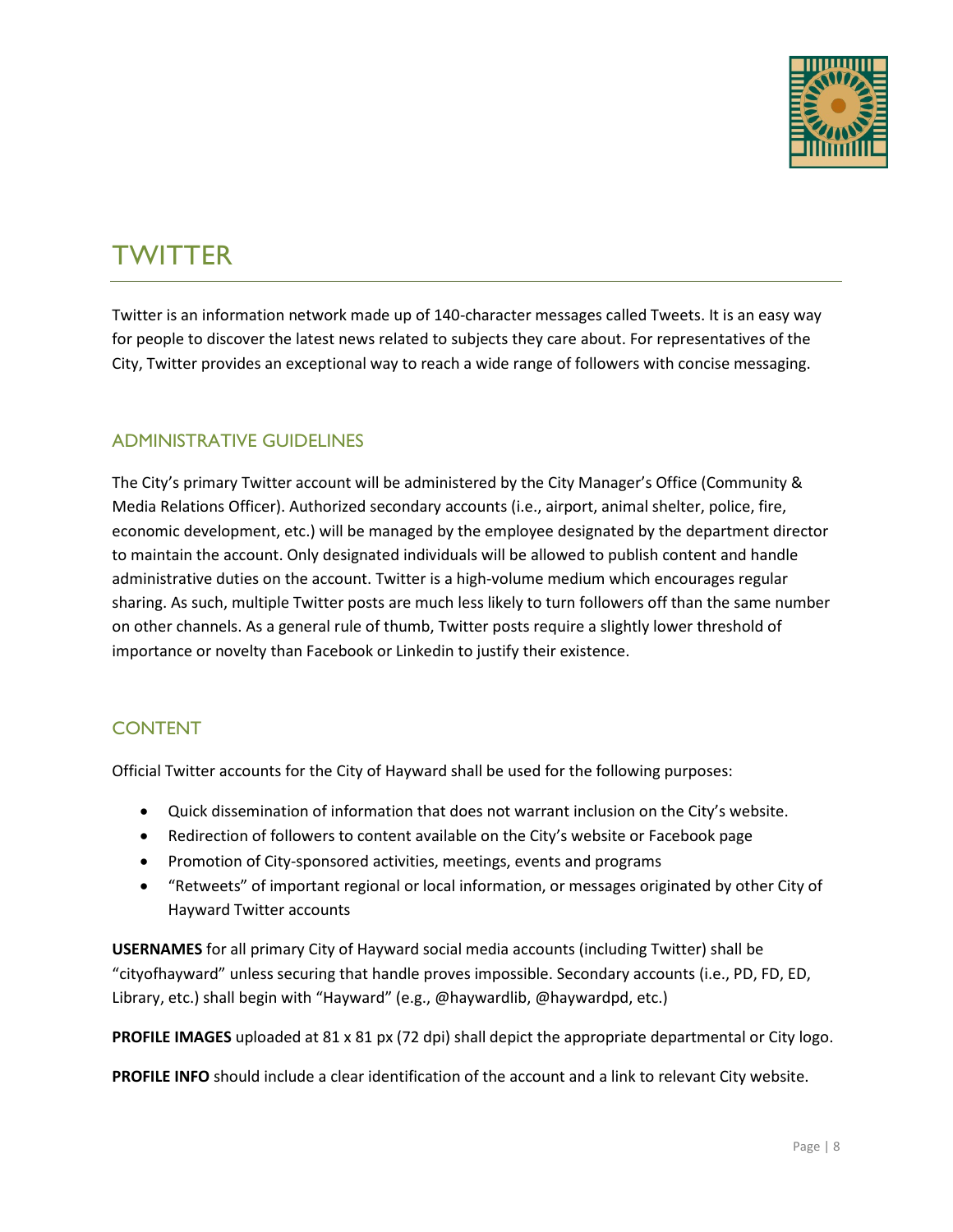

**HEADER IMAGES** should be uploaded at 520 x 260 px (72 dpi) and should clearly depict a scene relevant to the profile. If no header image is used, a neutral Twitter background is acceptable.

**BACKGROUNDS** custom backgrounds should be avoided unless appropriately configured.

**TWEETS** should be clear, concise and relevant to the department issuing them. Moreover, account administrators should adhere to AP style conventions for grammar and punctuation. All tweets should mirror information found on the City's website and other information channels as closely as possible.

**INTERACTION** with constituents via @ replies and direct messages is highly encouraged. By choosing to participate in this venue, the City is making a commitment to the medium. Replies should be timely and should follow the same protocols established in the general standards section of this document.

**FOR THE PURPOSES OF PUBLIC RECORDS RETENTION,** account administrators shall not delete information from the application unless adequate retention steps have been taken to preserve the data, either electronically or in printed form.

# **FACEBOOK**

Facebook is the world's largest social network, boasting more than one billion users. Its stated mission is to give people the power to share and make the world more open and connected. Facebook is an extraordinary platform for connecting with constituents, broadcasting important messages and soliciting public input for various issues. Facebook's "virality" – its capacity for content to be widely disseminated on the strength of the social network – is also unparalleled, creating opportunities for exceptional reach when sharing valuable or important content.

## ADMINISTRATIVE GUIDELINES

The City's primary Facebook account will be administered by the City Manager's Office (Community & Media Relations Officer). Authorized secondary Facebook pages (i.e., economic development, animal shelter, airport, police, fire, etc.) will be managed by the employee designated by the department director to maintain the account. Only designated individuals will be allowed to publish content and handle administrative duties on each authorized page. Facebook pages should be used judiciously, since the medium is more sensitive to "burnout" than a rapid-fire service like Twitter, in which users post multiple times every day. All official City Facebook pages should "like" all other City Facebook pages.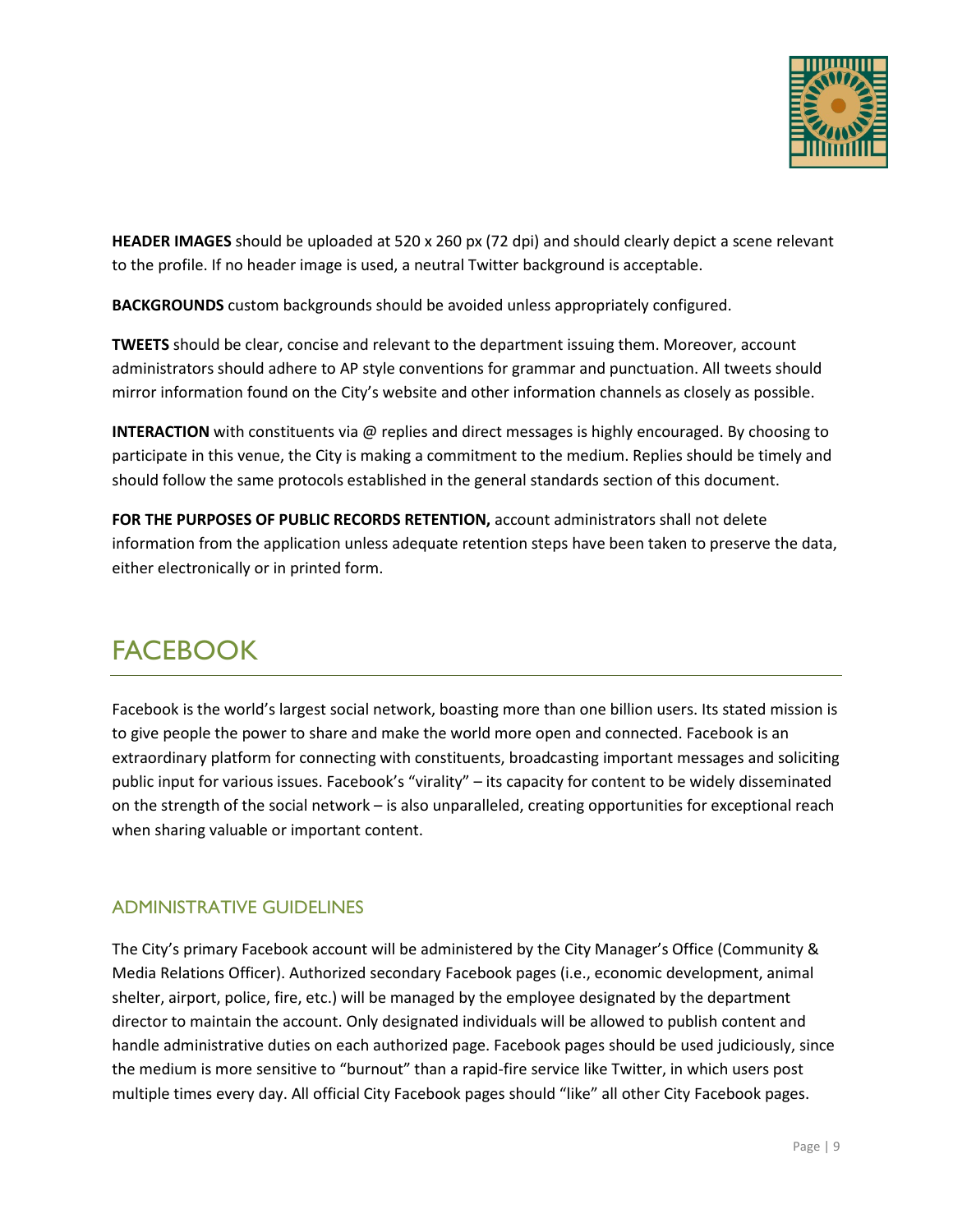

## CONTENT

Official Facebook pages for the City of Hayward and its various departments/agencies are purposed with the following:

- Dissemination of important or interesting (yet relevant) news or information to "fans."
- Redirection of visitors to content available on the City's website.
- Promotion of City-sponsored activities, meetings, events and programs
- Communication with visitors via replies and direct messages.
- When appropriate, informal polls to gauge community sentiment on various issues.

Successful Facebook pages require constant attention and timely, relevant content. Department directors and their authorized social media designees will be responsible for ensuring that content is not stale.

**USERNAMES** for all primary City of Hayward social media accounts (including Facebook) shall be "cityofhayward" unless securing that handle proves impossible. Secondary accounts (i.e., PD, FD, ED, Library, etc.) shall begin with "Hayward" (e.g., Hayward Public Library, Hayward Executive Airport, etc.) The Community & Media Relations Officer shall approve all proposed usernames.

**PROFILE IMAGES** uploaded at 180 x 180px (72 dpi) must depict the appropriate department or City logo.

**COVER PHOTOS** should be uploaded at 851 x 315 px (72 dpi) and should clearly depict a scene relevant to the profile. Changes to cover photos should be reviewed by the Community & Media Relations Officer.

**CATEGORY** should always be "Government Organization."

**ABOUT** section should be populated according to the following format:

**SHORT DESCRIPTION:** Welcome to the official Facebook page for… (Hayward Police Department, Hayward Animal Shelter, Hayward Public Library, etc.)

**LONG DESCRIPTION:** Provide a more extensive description of the department or agency, its purpose, services, etc. Keep this section below 200 words. Be sure to include a direct link to the relevant City website or page.

**GENERAL INFORMATION:** This section shall be reserved on all official City pages to disclose the official commenting policy and public records notification. In addition to any departmentspecific information (PD/FD emergency contact info, etc.), this section should read exactly as follows *without exception:*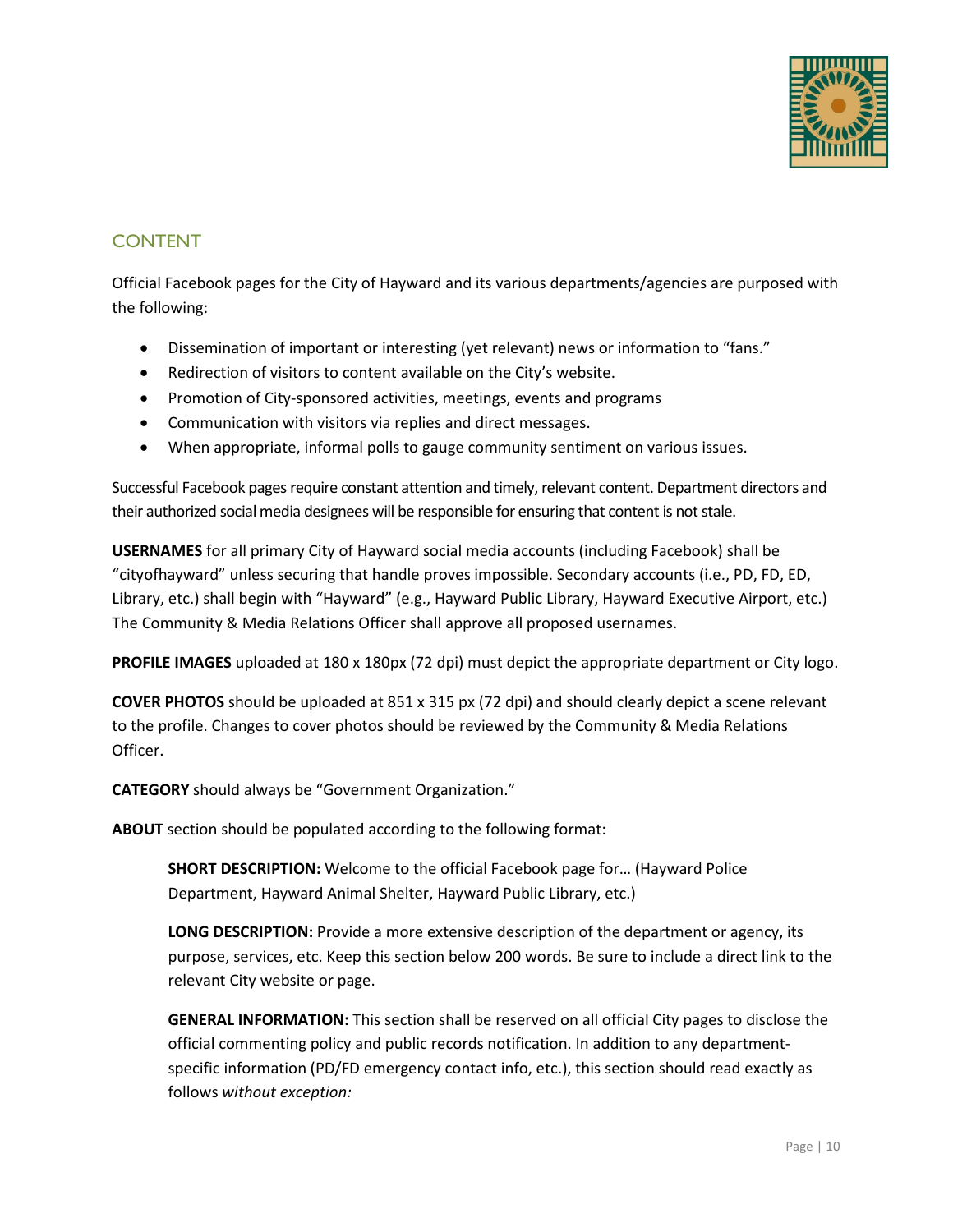

#### **CITY OF HAYWARD SOCIAL MEDIA COMMENT POLICY**

The City of Hayward's use of social media is provided as a public service. What follows is an abbreviated version of the City's full Social Media Policy available here: [http://www.hayward](http://www.hayward-ca.gov/POLICIES)[ca.gov/POLICIES.](http://www.hayward-ca.gov/POLICIES) The City of Hayward disclaims liability for ads, videos, promoted content or comments accessible from any external web page. The responsibility for external content or comments rests with the organizations or individuals providing them. Any inclusion of external content or comments on social media sites does not imply endorsement by the City of Hayward. Comments posted to this site will be monitored during regular City business hours only. The City disclaims any and all responsibility and liability for inappropriate content posted to its social media sites that cannot be removed in an expeditious or otherwise timely manner. The following types of content are prohibited to both administrators and commenters on the site and the City reserves the right to remove any such content without notice:

- Comments not topically related to City programs, services, projects, issues, events and activities, or the particular post being commented upon
- Posts and comments that promote or advertise commercial services, entities or products except as stipulated in City marketing plans and determined by the City to be essential to economic development
- Political statements, including comments that endorse or oppose political candidates or ballot propositions
- Religious statements, including comments that endorse or oppose any type of religious opinions or activities
- Posts and comments that promote, foster or perpetuate discrimination on the basis of race, creed, color, age, religion, gender, marital status, status with regard to public assistance, national origin, physical or mental disability or sexual orientation
- Posts and comments that include vulgar, offensive, threatening or harassing language, personal attacks or unsupported accusations
- Obscene or sexual content or links to obscene or sexual content illegal activity or encouragement of illegal activity
- Information that may tend to compromise the safety or security of the public or public systems.
- Content that violates a legal ownership interest of any other party
- Links to external sites that fall under one of the aforementioned categories

All comments and private messages received via City of Hayward social media sites are public records and subject to public disclosure.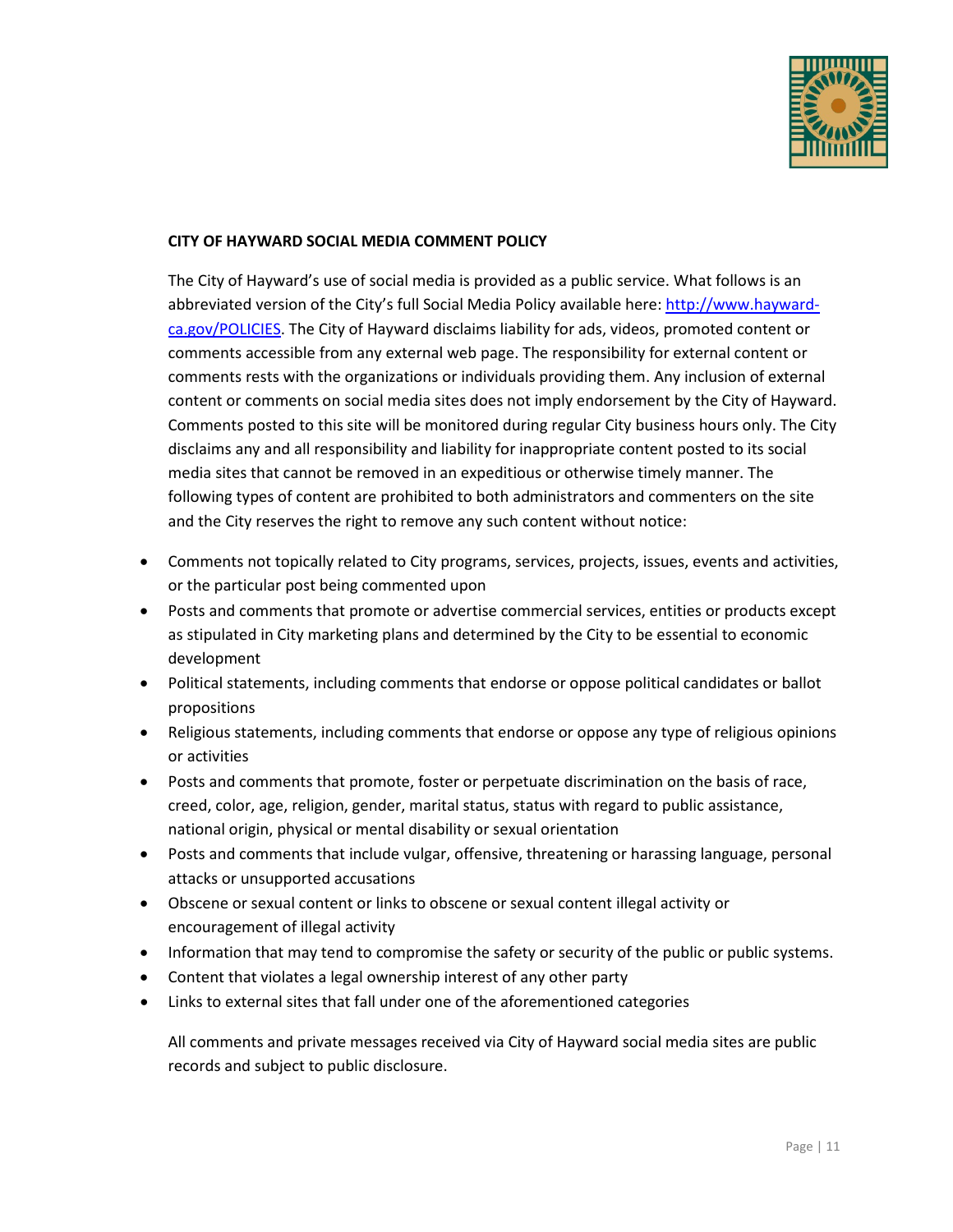

**COMMENTS** from visitors to each City Facebook page shall be allowed (and monitored for appropriateness) unless the administering department is unable to do so. If the authorized administrator for the page is unable to effectively monitor and manage the page's comments section, the commenting feature must be turned off.

**RICH MEDIA** such as photos and video are both acceptable and encouraged in Facebook posts. If posted media includes photos or video of the public taken in private settings, staff must secure waivers by all individuals depicted. This waiver policy does not pertain to City employees during regular office hours.

**BRAND INTEGRITY** may not be compromised in any way on the City's various Facebook pages. Therefore, each page will be initially set up by the Community & Media Relations Officer and the IT department to ensure consistent city branding and settings. Departments and their authorized social media administrators are expected to adhere to standard AP style in all posts and shall avoid jargon and abbreviations.

**FACEBOOK APPLICATIONS** shall not be allowed without advance approval from the IT department in order to avoid security risks.

**FOR THE PURPOSES OF PUBLIC RECORDS RETENTION,** account administrators shall not delete information from the application unless adequate retention steps have been taken to preserve the data, either electronically or in printed form.

# LINKEDIN

Linkedin is the world's largest professional network, boasting more than 250 million members. Unlike Facebook and Twitter, Linkedin is specifically geared toward career advancement, recruiting, professional networking, tailored industry news and the sharing of best practices. Linkedin is a more "serious" network and inappropriate for short missives or light content. The City of Hayward's use of Linkedin shall be limited to brand- and awareness building and professional recruiting.

## ADMINISTRATIVE GUIDELINES

The City's Linkedin account will be administered by the City Manager's Office (Community & Media Relations Officer). This will be the sole official Linkedin account for the City of Hayward and all departmental information meant for publication on Linkedin shall be posted here.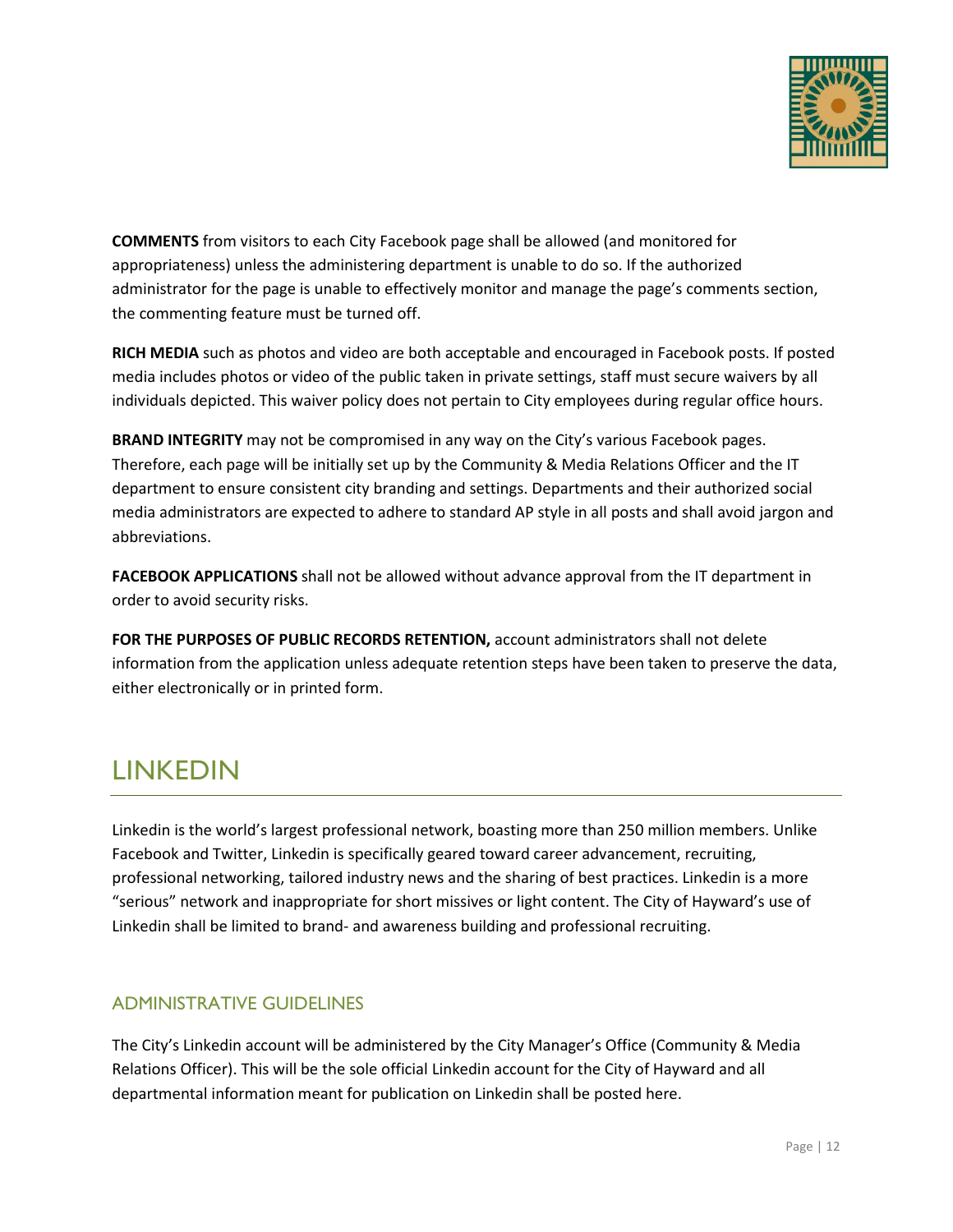

### CONTENT

The City's Linkedin account shall be used for the following actions:

- Brand awareness activities to raise Hayward's profile as a place of business and as an employer.
- Recruiting qualified candidates for City positions (informed by HR)

**USERNAMES** for all primary City of Hayward social media accounts (including Linkedin) shall be "cityofhayward" unless securing that handle proves impossible.

**HORIZONTAL LOGO** uploaded at 100 x 60 px (72 dpi) shall depict the official City logo.

**PROFILE INFO** should include the City's boilerplate description.

**COVER PHOTO** should be uploaded at 646 x 220 px (72 dpi) and should depict a relevant city scene.

**UPDATES** should be clear, concise and relevant at all times. All content should follow standard AP style and should be thoroughly spell- and fact-checked.

# YOUTUBE

YouTube is a video hosting and distribution platform that allows billions of people to discover, watch and share originally-created videos. Users are able to subscribe to "channels," providing them with updates when new videos are uploaded and the opportunity to comment on videos they have watched. Because of its ubiquity, YouTube is the industry standard for video hosting. For the purposes of City business, YouTube provides a flexible, simple platform for quickly uploading, publishing and repurposing City video content both on its own YouTube channel and across its various web properties and social media channels via embeds and links.

## ADMINISTRATIVE GUIDELINES

The City encourages the use of video to inform the public, enhance Hayward's brand image and advance departmental goals. All standard Social Media policies (including the post and commenting policy) apply to YouTube as well and should be strictly followed. Please note that if images of members of the public appear in a video to be posted to YouTube (and subsequently to other channels), a permission waiver must be secured in advance of publication for each individual appearing in video.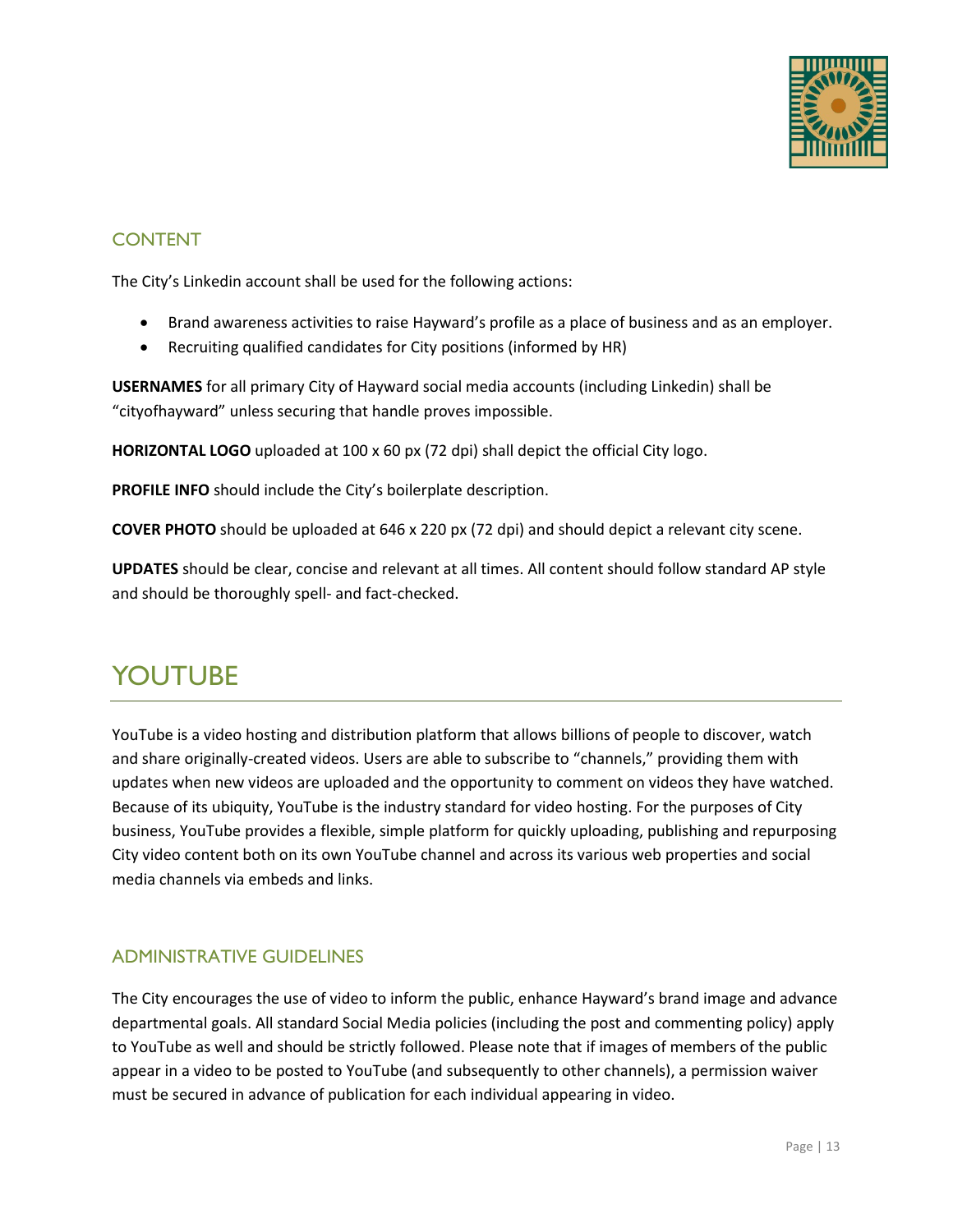

## CONTENT

Official YouTube channels for the City of Hayward shall be used for the following purposes:

- Video storytelling or public information (interviews, discussions, etc.)
- Chronicling City business (sponsored events, neighborhood discussions, etc.)
- Brand building and awareness

**USERNAMES** for all primary City of Hayward social media accounts (including Twitter) shall be "cityofhayward" unless securing that handle proves impossible. Secondary accounts (i.e., PD, FD, ED, Library, etc.) shall begin with "Hayward" (e.g., haywardlib, haywardpd, etc.)

**COVER ART** uploaded at 2560 x 1440 px (72 dpi) shall depict an appropriate scene relevant to the department administering the channel.

**PROFILE PHOTO** should include the departmental logo uploaded at 270 x 270 px (72 dpi).

**PROFILE INFO** should include a short description of the department, its purpose and services offered, as well as a link to the City's website.

**COMMENTING** should be disabled on all videos. City YouTube channels are not the most efficient engagement portals and authorized social media administrators should remain focused on interactions taking place on Facebook and Twitter.

**VIDEO QUALITY** is critical. Low-quality, grainy, shaky videos or videos with poor sound quality are not acceptable for upload, although medium-quality video will be considered providing the audio portion is clear and the content is both compelling and informative.

**VIDEO APPROVAL** must be obtained by the department director or the department's authorized social media administrator.

**ALL VIDEOS** published to YouTube must also be published to the proper section of the City website and the appropriate Facebook page or Twitter account, if appropriate.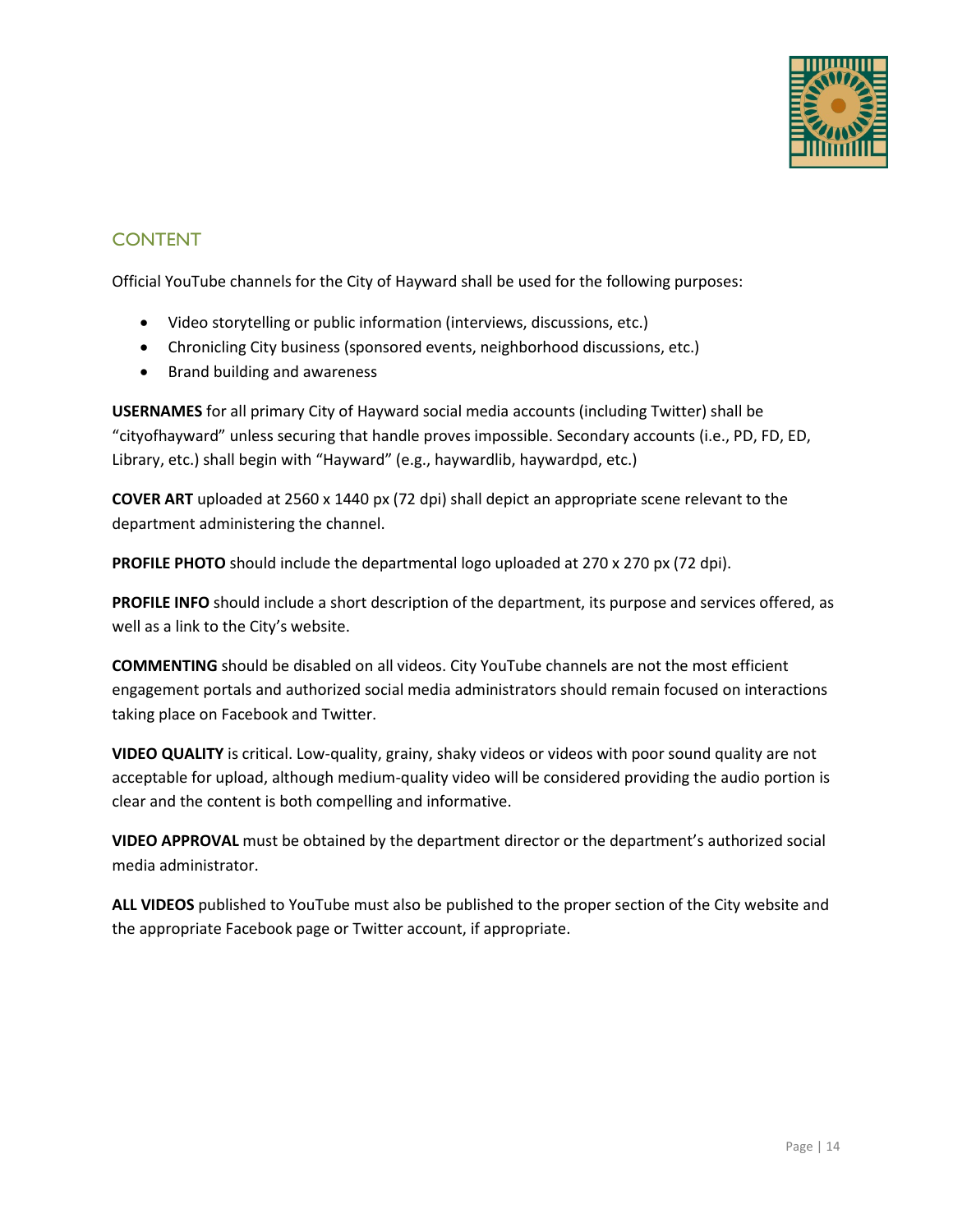

## INSTAGRAM

Instagram is an online photo-sharing, video-sharing and social networking service that enables its users to take pictures and videos, apply digital filters to them, and share them on a variety of social networking services, such as Facebook, Twitter, Tumblr and Flickr. The City of Hayward's use of Instagram shall be limited to brand-building highlighting the City's natural, artistic and architectural assets.

### ADMINISTRATIVE GUIDELINES

The City's Instagram account will be administered by the City Manager's Office (Community & Media Relations Officer). This will be the sole official Instagram account for the City of Hayward. Departments or individuals who wish to include photos on the City's official Instagram account must send their request (and their photo) to the Community & Media Relations Officer).

### **CONTENT**

The City's Instagram account shall be used for the following actions:

- Showcase the City's artistic, architectural and natural assets
- Highlight compelling Hayward scenery, activities and events

**USERNAMES** for all primary City of Hayward social media accounts (including Instagram) shall be "cityofhayward" unless securing that handle proves impossible.

**PROFILE IMAGE** uploaded at 110 x 110 px (72 dpi) shall depict the official City logo.

**PROFILE INFO** should include the City's boilerplate description.

**PHOTOS** should abide by the city's Social Media Posting & Commenting Policy and should not reflect any of the prohibited content contained therein.

**COMMENTS** to Instagram photo posts shall be allowed, but shall be monitored to ensure conformity with the Social Media Posting & Commenting Policy.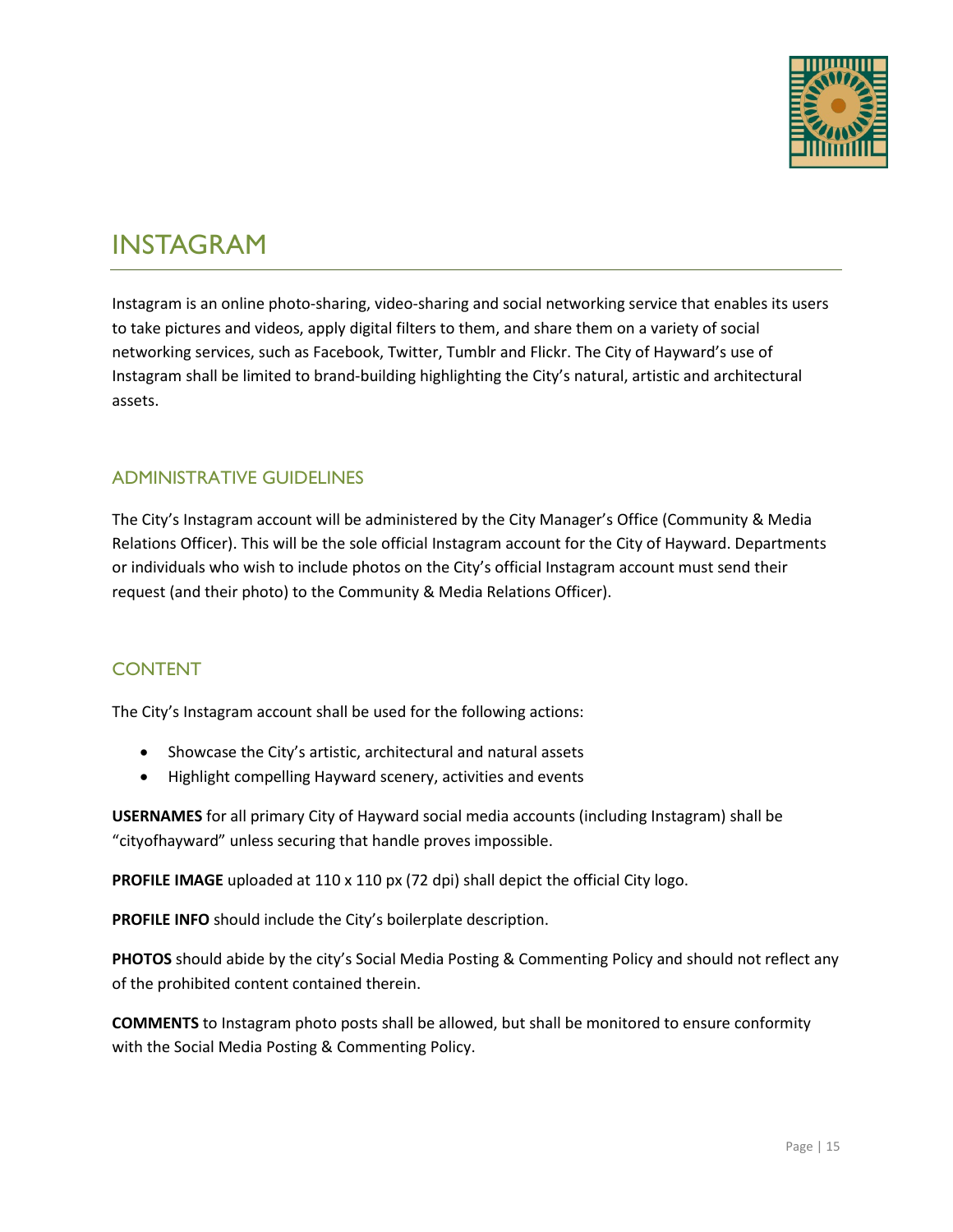

# SOCIAL MEDIA POSTING & COMMENTING POLICY

The following policy shall govern all posts and comments by both City Social Media site administrators and public visitors to City Social Media sites:

#### PRIVACY POLICY AND DISCLAIMER

Any individual accessing, browsing and using a City of Hayward social media site – whether as a visitor or an administrator – unequivocally accepts the social media policies (hereafter "Policies") set forth in this document. These terms and conditions apply only to the Social Media sites (defined here as third party hosted online platforms that facilitate social interaction and dialogue, such as Facebook, Twitter and YouTube) that are managed by the City of Hayward.

The City maintains the right to modify these Policies without notice. Any modification is effective immediately upon posting the modification on the Social Media Policy page unless otherwise stated. Continued use of a City of Hayward Social Media site following the posting of any modification signifies acceptance of such modification.

All users of a City of Hayward Social Media site are also subject to the site's own Privacy Policy. The City of Hayward has no control over a third party site's privacy policy or their modifications to it. The City of Hayward also has no control over content, commercial advertisements or other postings produced by the Social Media site that appear on the City of Hayward Social Media site as part of the site's environment.

The City of Hayward operates and maintains its Social Media sites as a public service to provide information about City programs, services, projects, issues, events and activities. The City of Hayward assumes no liability for any inaccuracies these Social Media sites may contain and does not guarantee that the Social Media sites will be uninterrupted, permanent or error-free.

### POSTING & COMMENTING POLICY

Although posts and comments are encouraged on the City of Hayward Social Media sites that allow posts, these sites are limited public forums and are moderated by City staff. All posted content (comments, photos, links, etc.) must be related to discussion of City programs, services, projects, issues, events and activities.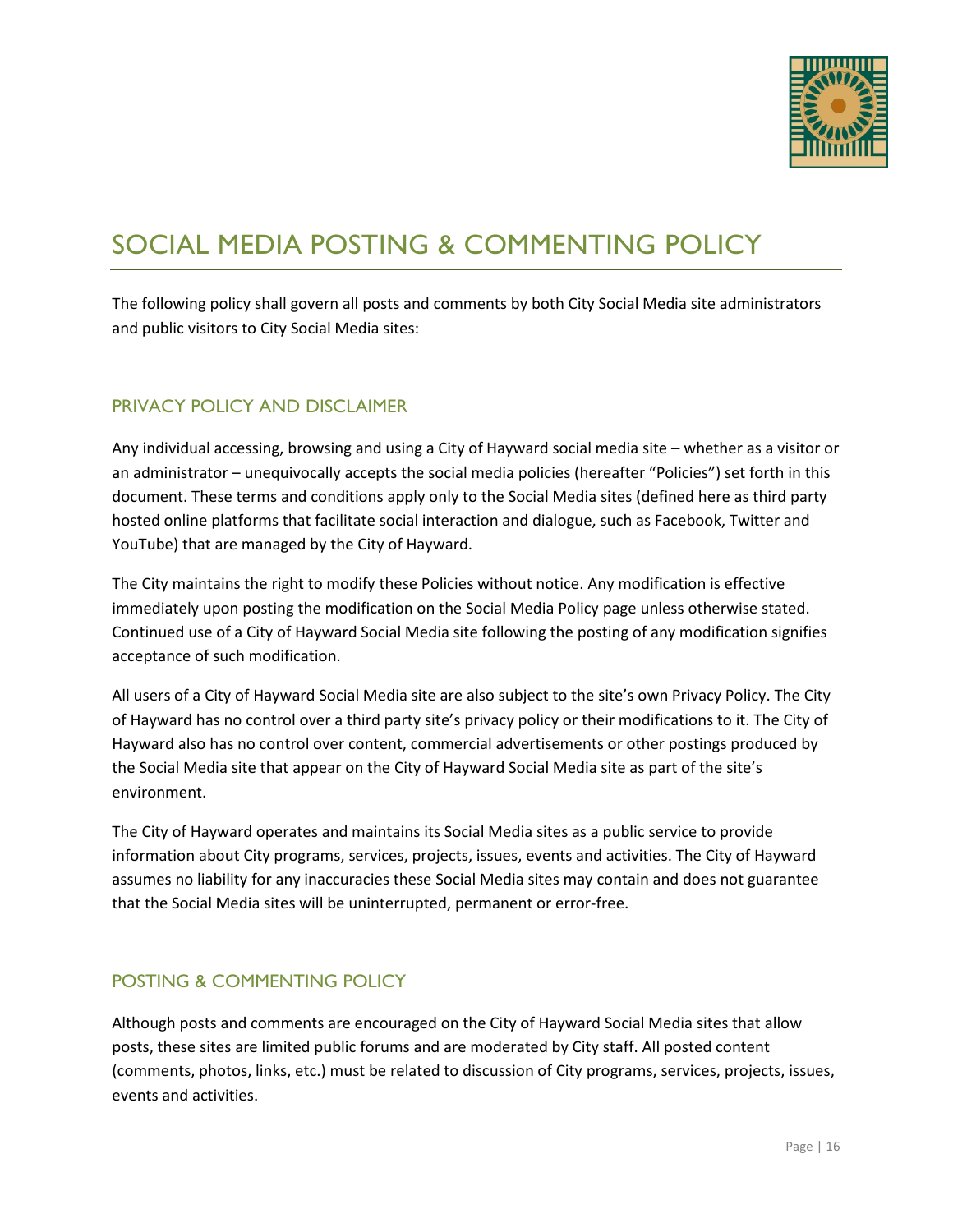

#### **The following are prohibited on City of Hayward Social Media sites:**

- Comments not topically related to City programs, services, projects, issues, events and activities, or the particular post being commented upon
- Posts and comments that promote or advertise commercial services, entities or products except as stipulated in City marketing plans and determined by the City to be essential to economic development
- Political statements, including comments that endorse or oppose political candidates or ballot propositions
- Religious statements, including comments that endorse or oppose any type of religious opinions or activities
- Posts and comments that promote, foster or perpetuate discrimination on the basis of race, creed, color, age, religion, gender, gender identity, marital status, status with regard to public assistance, national origin, physical or mental disability or sexual orientation
- Posts and comments that include vulgar, offensive, threatening or harassing language, personal attacks or unsupported accusations
- Obscene or sexual content or links to obscene or sexual content illegal activity or encouragement of illegal activity
- Information that may tend to compromise the safety or security of the public or public systems.
- Content that violates a legal ownership interest of any other party

The City of Hayward reserves the right to remove posted content that does not comply with these Policies. All posts and comments uploaded to City of Hayward Social Media sites that allow posts will be periodically reviewed. **All posts and comments are public records subject to public disclosure under the Public Records Act and Proposition 59.** 

Communications made through City of Hayward Social Media sites in no way constitute a legal or official notice or comment to the City of Hayward. To comment about a specific City project or program, please contact the appropriate department.

### LINKS AND EMBEDDED CONTENT

#### **Links to other Social Media and/or External Websites Provided on City Social Media Sites**

The City of Hayward may provide links to other websites or Social Media profiles as a resource to visitors. Once visitors click on these links and leave the City's official page, the policies articulated here